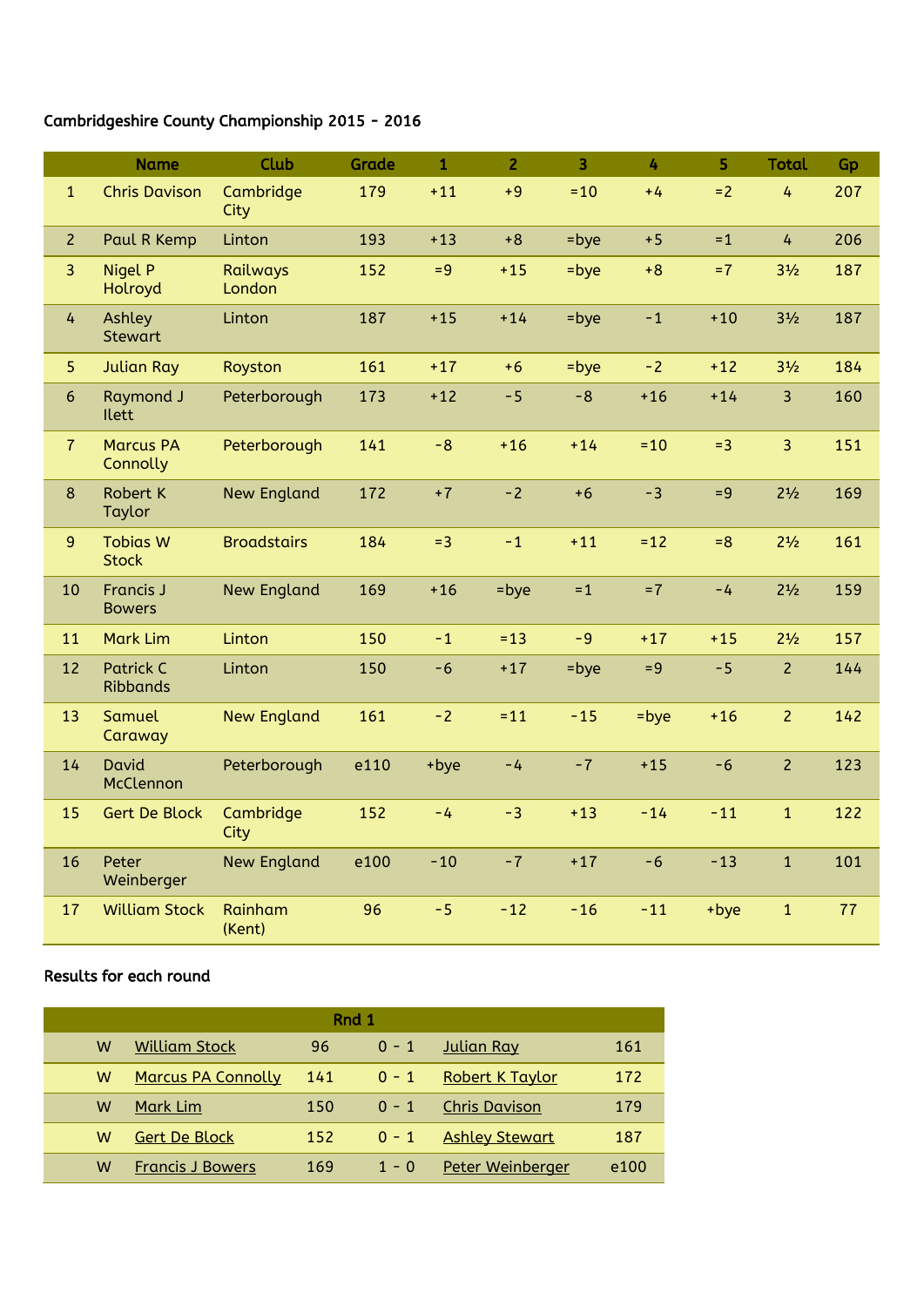| W     | <b>Raymond J Ilett</b>    | 173  | $1 - 0$                     | <b>Patrick C Ribbands</b> | 150  |  |  |  |  |  |
|-------|---------------------------|------|-----------------------------|---------------------------|------|--|--|--|--|--|
| W     | <b>Tobias W Stock</b>     | 184  | $\frac{1}{2} - \frac{1}{2}$ | <b>Nigel P Holroyd</b>    | 152  |  |  |  |  |  |
| W     | Paul R Kemp               |      | $1 - 0$                     | <b>Samuel Caraway</b>     | 161  |  |  |  |  |  |
|       | Rnd 2                     |      |                             |                           |      |  |  |  |  |  |
| W     | Peter Weinberger          | e100 | $0 - 1$                     | <b>Marcus PA Connolly</b> | 141  |  |  |  |  |  |
| W     | <b>Patrick C Ribbands</b> | 150  | $1 - 0$                     | <b>William Stock</b>      | 96   |  |  |  |  |  |
| W     | Nigel P Holroyd           | 152  | $1 - 0$                     | <b>Gert De Block</b>      | 152  |  |  |  |  |  |
| W     | <b>Samuel Caraway</b>     | 161  | $\frac{1}{2} - \frac{1}{2}$ | Mark Lim                  | 150  |  |  |  |  |  |
| W     | Julian Ray                | 161  | $1 - 0$                     | Raymond J Ilett           | 173  |  |  |  |  |  |
| W     | <b>Robert K Taylor</b>    | 172  | $0 - 1$                     | Paul R Kemp               | 193  |  |  |  |  |  |
| W     | <b>Chris Davison</b>      | 179  | $1 - 0$                     | <b>Tobias W Stock</b>     | 184  |  |  |  |  |  |
| W     | <b>Ashley Stewart</b>     | 187  | $1 - 0$                     | David McClennon           | e110 |  |  |  |  |  |
|       |                           |      | Rnd 3                       |                           |      |  |  |  |  |  |
| W     | <b>Marcus PA Connolly</b> | 141  | $1 - 0$                     | <b>David McClennon</b>    | e110 |  |  |  |  |  |
| W     | <b>Tobias W Stock</b>     | 184  | $1 - 0$                     | Mark Lim                  | 150  |  |  |  |  |  |
| W     | Raymond J Ilett           | 173  | $0 - 1$                     | Robert K Taylor           | 172  |  |  |  |  |  |
| W     | <b>Francis J Bowers</b>   | 169  | $\frac{1}{2} - \frac{1}{2}$ | <b>Chris Davison</b>      | 179  |  |  |  |  |  |
| W     | <b>Gert De Block</b>      | 152  | $1 - 0$                     | <b>Samuel Caraway</b>     | 161  |  |  |  |  |  |
| W     | <b>William Stock</b>      | 96   | $0 - 1$                     | Peter Weinberger          | e100 |  |  |  |  |  |
| Rnd 4 |                           |      |                             |                           |      |  |  |  |  |  |
| W     | David McClennon           | e110 | $1 - 0$                     | <b>Gert De Block</b>      | 152  |  |  |  |  |  |
| W     | Peter Weinberger          | e100 | $0 - 1$                     | Raymond J Ilett           | 173  |  |  |  |  |  |
| W     | <b>Marcus PA Connolly</b> | 141  | $\frac{1}{2} - \frac{1}{2}$ | <b>Francis J Bowers</b>   | 169  |  |  |  |  |  |
| W     | <b>Patrick C Ribbands</b> | 150  | $\frac{1}{2} - \frac{1}{2}$ | <b>Tobias W Stock</b>     | 184  |  |  |  |  |  |
| W     | Mark Lim                  | 150  | $1 - 0$                     | <b>William Stock</b>      | 96   |  |  |  |  |  |
| W     | Robert K Taylor           | 172  | $0 - 1$                     | Nigel P Holroyd           | 152  |  |  |  |  |  |
| W     | <b>Chris Davison</b>      | 179  | $1 - 0$                     | <b>Ashley Stewart</b>     | 187  |  |  |  |  |  |
| W     | Paul R Kemp               | 193  | $1 - 0$                     | <b>Julian Ray</b>         | 161  |  |  |  |  |  |
| Rnd 5 |                           |      |                             |                           |      |  |  |  |  |  |
| W     | Nigel P Holroyd           | 152  | $\frac{1}{2} - \frac{1}{2}$ | <b>Marcus PA Connolly</b> | 141  |  |  |  |  |  |
| W     | <b>Gert De Block</b>      | 152  | $0 - 1$                     | Mark Lim                  | 150  |  |  |  |  |  |
| W     | <b>Samuel Caraway</b>     | 161  | $1 - 0$                     | Peter Weinberger          | e100 |  |  |  |  |  |
| W     | <b>Julian Ray</b>         | 161  | $1 - 0$                     | <b>Patrick C Ribbands</b> | 150  |  |  |  |  |  |
| W     | Raymond J Ilett           | 173  | $1 - 0$                     | David McClennon           | e110 |  |  |  |  |  |
| W     | <b>Chris Davison</b>      | 179  | $\frac{1}{2} - \frac{1}{2}$ | Paul R Kemp               | 193  |  |  |  |  |  |
| W     | <b>Tobias W Stock</b>     | 184  | $\frac{1}{2} - \frac{1}{2}$ | Robert K Taylor           | 172  |  |  |  |  |  |